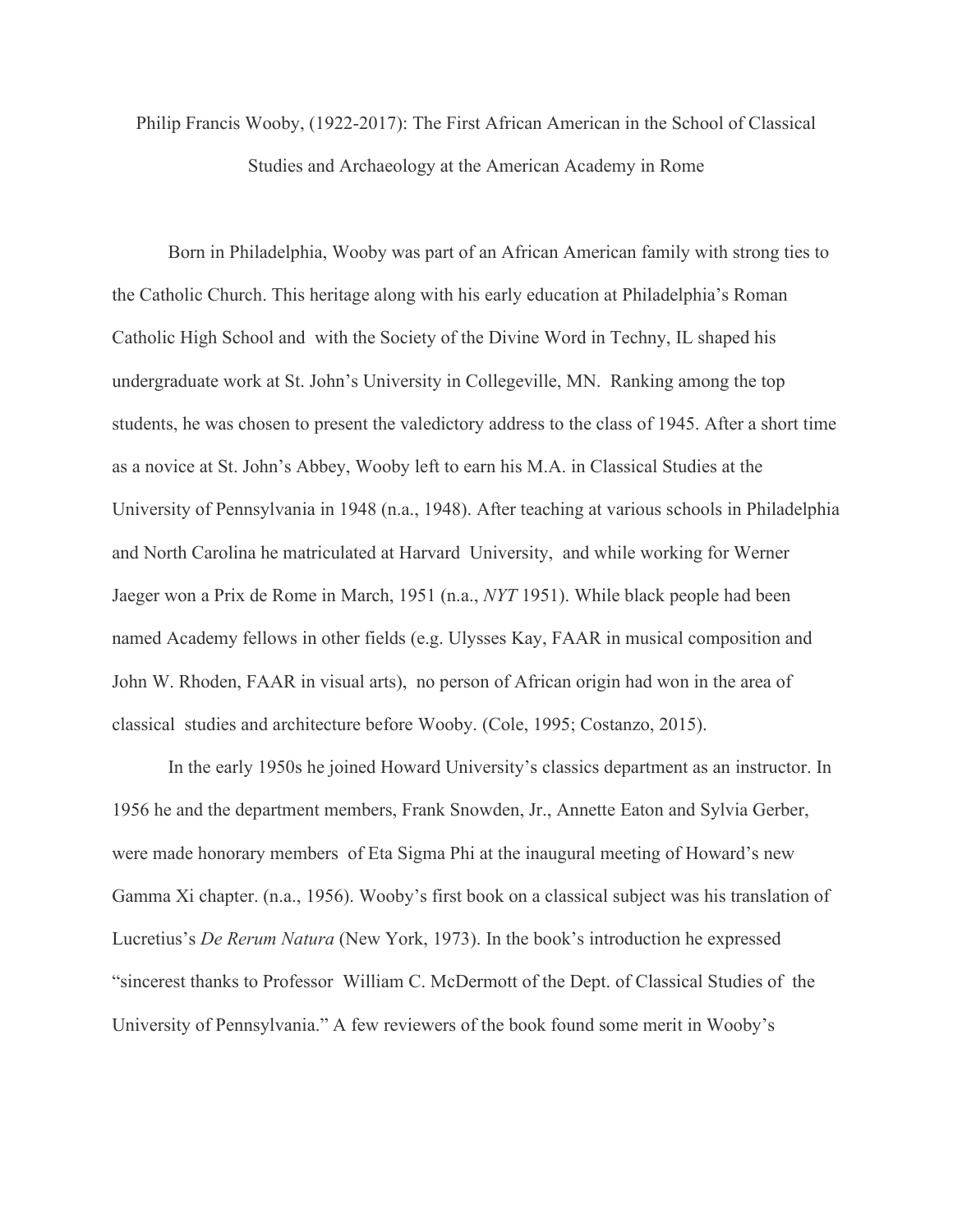translation, but others found none. (Smith 1974; Verity 1974; Rice 1975; Kaimowitz 1975; Fantazzi 1976).

Wooby was very active in his classroom. At Canisius College he oversaw the Catullan Club and as advisor to the college's Eta Sigma Phi chapter, Delta Beta, helped host Eta Sigma Phi's 38th annual meeting in Buffalo, NY. In 1968, Professor Wooby became the first Black man to be hired onto the faculty at Millersville State College (now Millersville University). In 1969 he established and then advised the Millersville Classics Club until his retirement. Under his guidance, the club performed various comedies by Plautus in translation. He also worked with Dr. Rudolph Masciantonio and in 1981 taught for the Philadelphia School District's NEH-Funded program "Language Arts Through Latin." (Masciantonio 1981).

His former students at Millersville including Timothy Moore, Bruce B. Speck, and Michael Katchmer fondly remember him and the cast parties that Wooby and his wife, Amelia Reed Beck, who was of Caucasian descent, hosted. Interracial alliances such as his and Amelia's were and are still unusual, but even more unusual at the time were the two faculty positions in classics that Wooby had held at majority white institutions. Wooby was in fact in the vanguard of the African American professoriate who were no longer compelled by segregation to restrict their careers to the campuses of historically black institutions. Black classicists from earlier times such as William Sanders Scarborough (whose white wife, Sarah Cordelia Bierce Scarborough, taught alongside him at Wilberforce University, Wilberforce, OH for 43 years) had no such options. This paper illustrated by a set of slides will make us familiar with Wooby's career in classics.